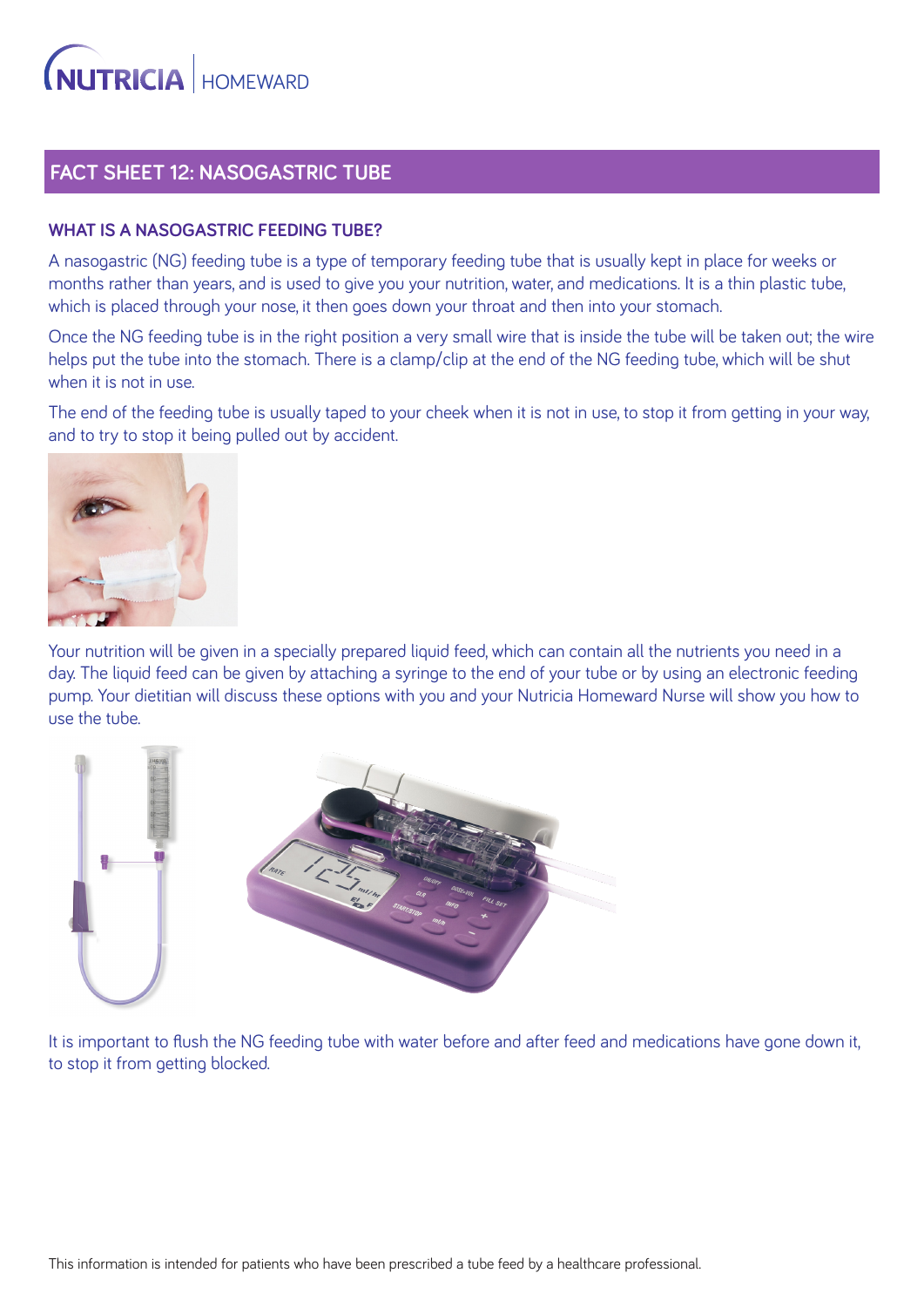## **NUTRICIA HOMEWARD**

### **HOW DO I CHECK THE POSITION OF MY TUBE (pH and measurement)**



It is **very important** to always check the position of the NG feeding tube before using it. This is because the tube can move out of place. If this happens, the end that should be in your stomach could be in your lung. If the tube feed goes into your lungs it can cause you to cough violently, which can be very dangerous. Your healthcare professional will teach you how to check the position of the NG feeding tube before you leave hospital.

To check that the NG feeding tube is in the right position you must check the pH before each use:

- Always wash your hands thoroughly before doing anything with your tube. Check the handwashing guidelines to make sure you are washing them properly
- Use a 60ml syringe to draw a small amount of stomach fluids from the NG feeding tube this is called an 'aspirate'
- Place this fluid onto an unused strip of pH paper, it should hopefully show an acidic pH of less than 5, which means the tube is in the correct position in the stomach.



Every day you should also check and write down how long the NG feeding tube is:

- The tube is labelled in cm
- Check how long the NG feeding tube is by looking at the number by your nose, this will tell you the place of the tube, the number should stay the same each time you check it
- If this number changes, it may mean the NG feeding tube has moved position. Contact your nutrition nurse for advice if this happens.

cm3